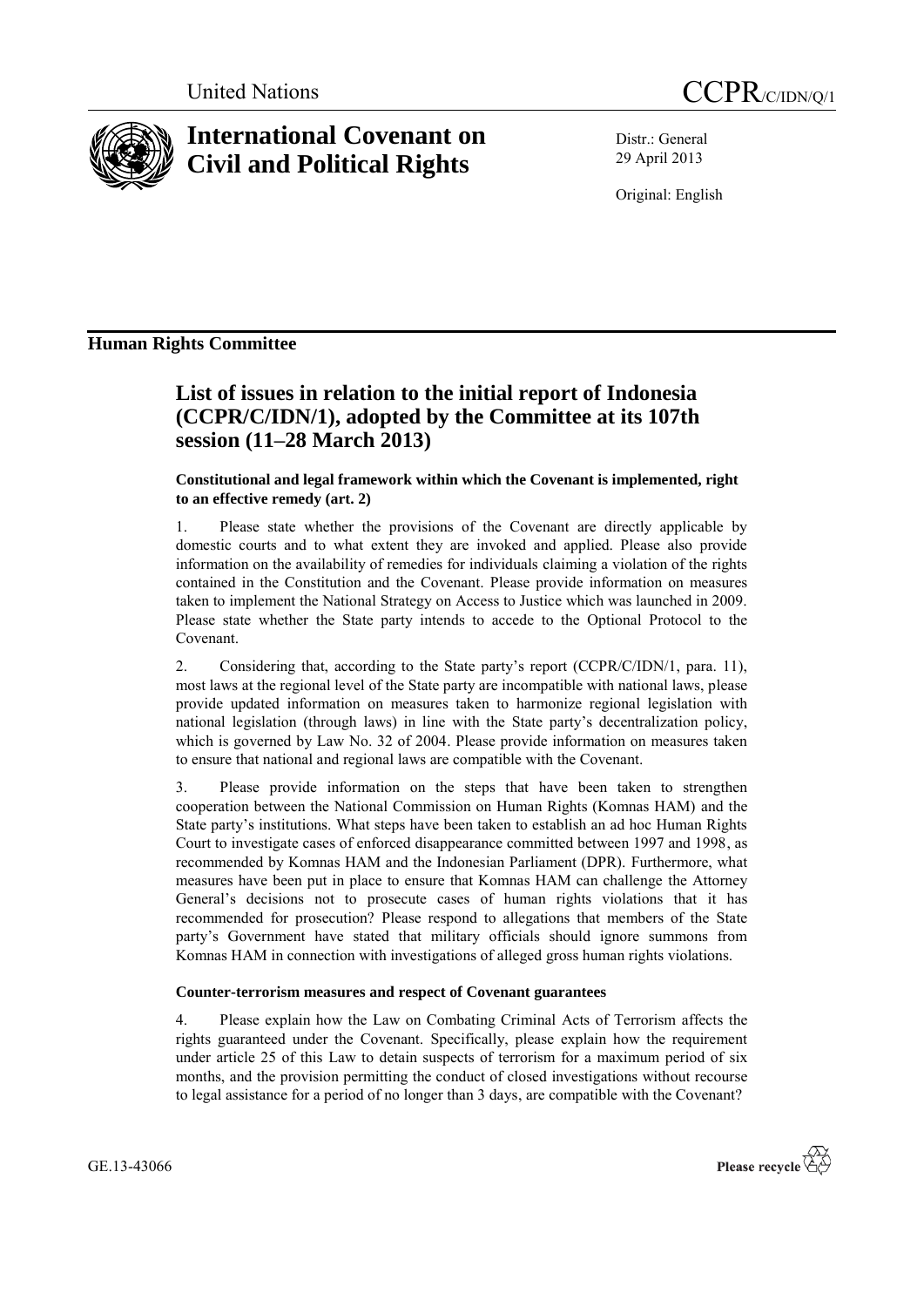#### **Non-discrimination, equality between men and women (arts. 2, para. 1, 3 and 26)**

5. Please indicate any legislative and administrative measures relating to protection against discrimination on all grounds, including race, colour, sex, sexual orientation, language, religion, political or other opinion, national or social origin, property, birth or other status. Please provide an update on the process of drafting a law on gender equality. Please also explain any measures being taken to amend the 2008 Pornography Law and local legislation which prohibit and criminalize consensual same-sex sexual activity.

6. Please provide updated information on the measures taken to improve: (a) women's status in the political, economic and social life of the country; (b) the levels of women in employment in positions of responsibility, both in the public and private sector; (c) equal pay for work of equal value between men and women; and (e) literacy and school enrolment rates for girls and women. Please indicate specific measures taken to eliminate the persistent patriarchal attitudes and deep-rooted stereotypes in society, which are responsible for undervaluing jobs associated with women.

#### **States of emergency and imprisonment for inability to fulfil a contractual obligation (arts. 4 and 11)**

7. Please explain why article 28I, paragraph 1, of the Constitution of 1945 and "Regulation in lieu of Law No. 23 of 1959" regulating the rights that are non-derogable in a state of emergency do not include article 11 of the Covenant as required by article 4 of the Covenant. Please provide information on efforts to revise the law governing states of emergency to ensure that it is compatible with article 4 of the Covenant.

8. Please provide information on measures being taken to amend Law No. 19 of 2000 in order to abolish the *Gijzeling* system, which allows the imprisonment of individuals failing to pay civil debts for a period of six months, which may be extended to a maximum period of three years.

#### **Right to life (art. 6)**

9. Please respond to allegations that security personnel in the State party killed alleged criminals and terrorist suspects in the course of apprehending them in 2011. Please also respond to reports that as a result of excessive use of force during protests on 19 October 2011 in Jayapura, Papua, and on 24 December 2011 on Buma Island and West Nusa Tenggara, the police killed several protesters. What measures have been taken to investigate these incidents as recommended by Komnas HAM?

10. Please provide data on the number of deaths and their causes in the State party's prisons and places of detention. Please also provide information on the specific measures that are being taken to prevent deaths in prison. What measures have been taken to investigate, and where appropriate, prosecute and punish acts by prison personnel or interprisoner violence that have led to deaths in prisons and detention facilities? Please provide data on the number of prison personnel that have been disciplined or prosecuted for cases related to deaths in prisons or detention facilities.

11. Please provide information on the status of the de facto moratorium on the death penalty following reports that the State party has resumed the execution of persons convicted of crimes related to drugs and terrorism. Please state whether the State party is considering acceding to the Second Optional Protocol to the Covenant.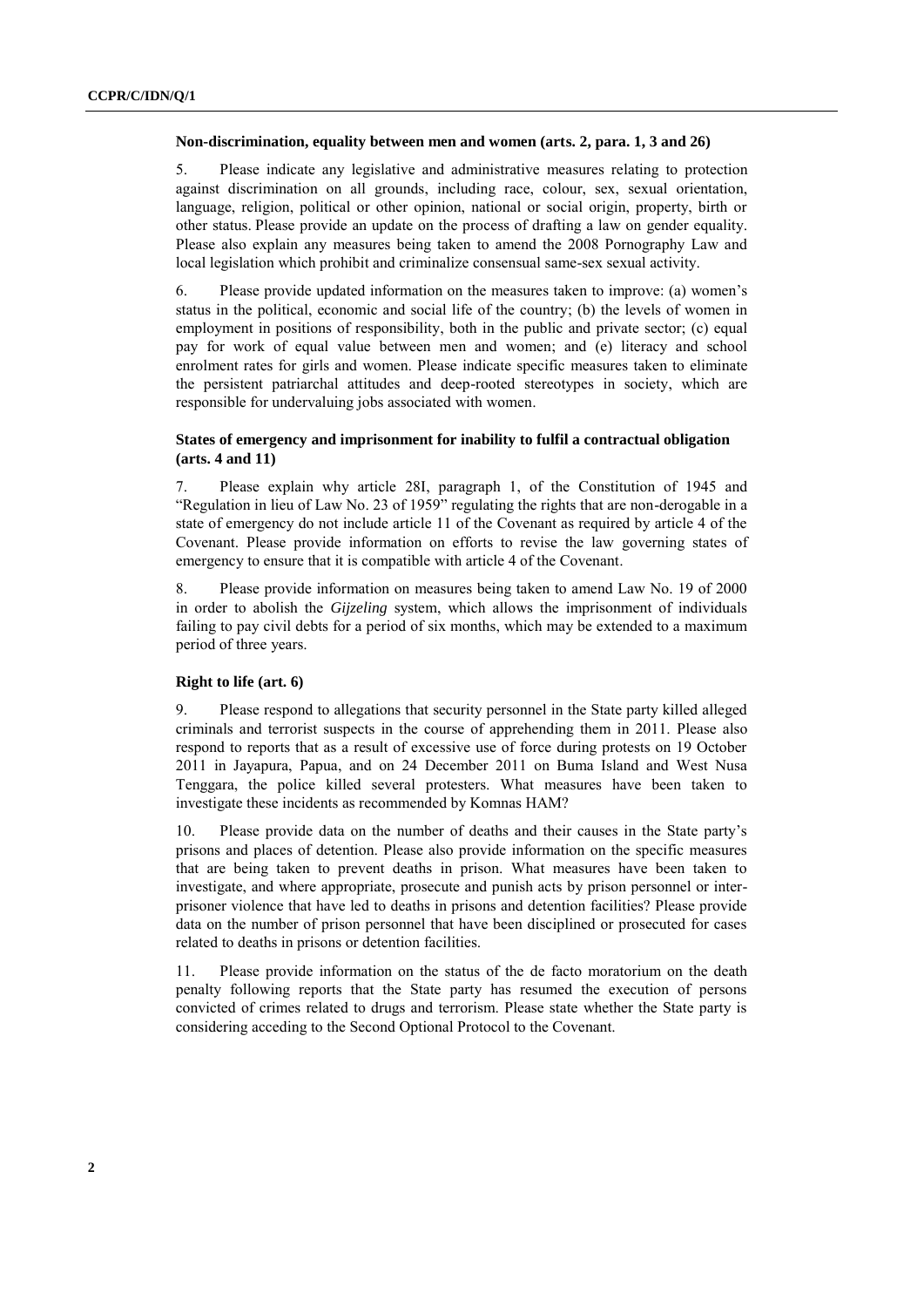#### **Prohibition of torture and cruel, inhuman or degrading treatment; liberty and security of person, treatment of persons deprived of their liberty, independence of the judiciary and fair trial (arts. 7, 9, 10 and 14)**

12. Please provide an update on specific steps taken to revise the current Criminal Code so that it prohibits torture and includes a definition of torture that complies with article 7 of the Covenant and article 1 of the Convention against Torture and Other Cruel, Inhuman or Degrading Treatment or Punishment. Please provide information on the measures taken to combat the alleged widespread torture and ill-treatment of detainees, and to address poor conditions in prisons that are allegedly exacerbated by overcrowding, because most prisons and detention facilities operate at almost double capacity.

13. Please provide information on steps taken to grant access to prisons and detention facilities by independent monitoring bodies, following the Government's refusal in 2009 to grant access to the International Committee of the Red Cross (ICRC) to inspect prisons and detention facilities in the State party. Please respond to allegations that the State party requested the ICRC to close its field offices in Aceh and Papua provinces. Please confirm whether an independent monitoring mechanism has been designated to monitor imprisonment and detention conditions and the situation of prisoners and detainees, with powers to conduct unannounced visits. Please explain the mandate of the Ombudsman for Correctional Facilities.

14. Please respond to allegations that torture and ill-treatment of detainees is widespread, especially at the moment of apprehension and during pretrial detention, and that it is mostly used to extract confessions. What measures have been put in place to ensure that evidence obtained under torture is inadmissible and excluded in court? Please provide data on the activities of the Internal Affairs Division and the National Police Commission which are mandated to investigate complaints against police officers. Specifically, please provide data on: (a) the number of complaints received against police officers; (b investigations carried out; (c) prosecutions, convictions and types of penalties imposed; and (d) compensation awarded to the victims of torture or ill-treatment.

15. Please provide information on measures taken to prohibit the widespread use of corporal punishment in the State party. What measures are being taken to repeal local legislation such as the Aceh Criminal Code of 2005, which introduced corporal punishment for certain offences, and whose enforcement is entrusted to the "morality police" (*Wilayatul Hisbah*) who execute these punishments in public, using methods such as flogging?

16. Please respond to reports that pretrial detainees and convicted prisoners are not segregated in several of the State party's prisons, including in the Pondok Bambu prison (Jakarta) and the Juvenile Detention Centre of Kutoarjo (Central Java). Please also respond to allegations of lack of segregation of juveniles and adult prisoners, and accused and convicted persons in the State party.What measures are being taken to ensure such segregation is complied with in all places of deprivation of liberty in the State party?

17. Please respond to reports that although the law criminalizes rape, the incidence of rape is high and courts bestow minimum sentences on persons convicted of rape. Please provide information on specific measures that are being taken to ensure that sentences for rape deter others from committing this crime.

18. Please respond to reports that violence against women, including domestic violence, remains a problem that is exacerbated by underreporting and poor documentation by State authorities. Furthermore, please respond to reports that the law does not prohibit female genital mutilation (FGM), and that in November 2010, the Ministry of Health issued a decree that prohibits "grave types of FGM," but explicitly permits doctors, midwives and licensed nurses to conduct FGM. Please explain how the medicalization of the practice of FGM is compatible with the rights provided for under the Covenant.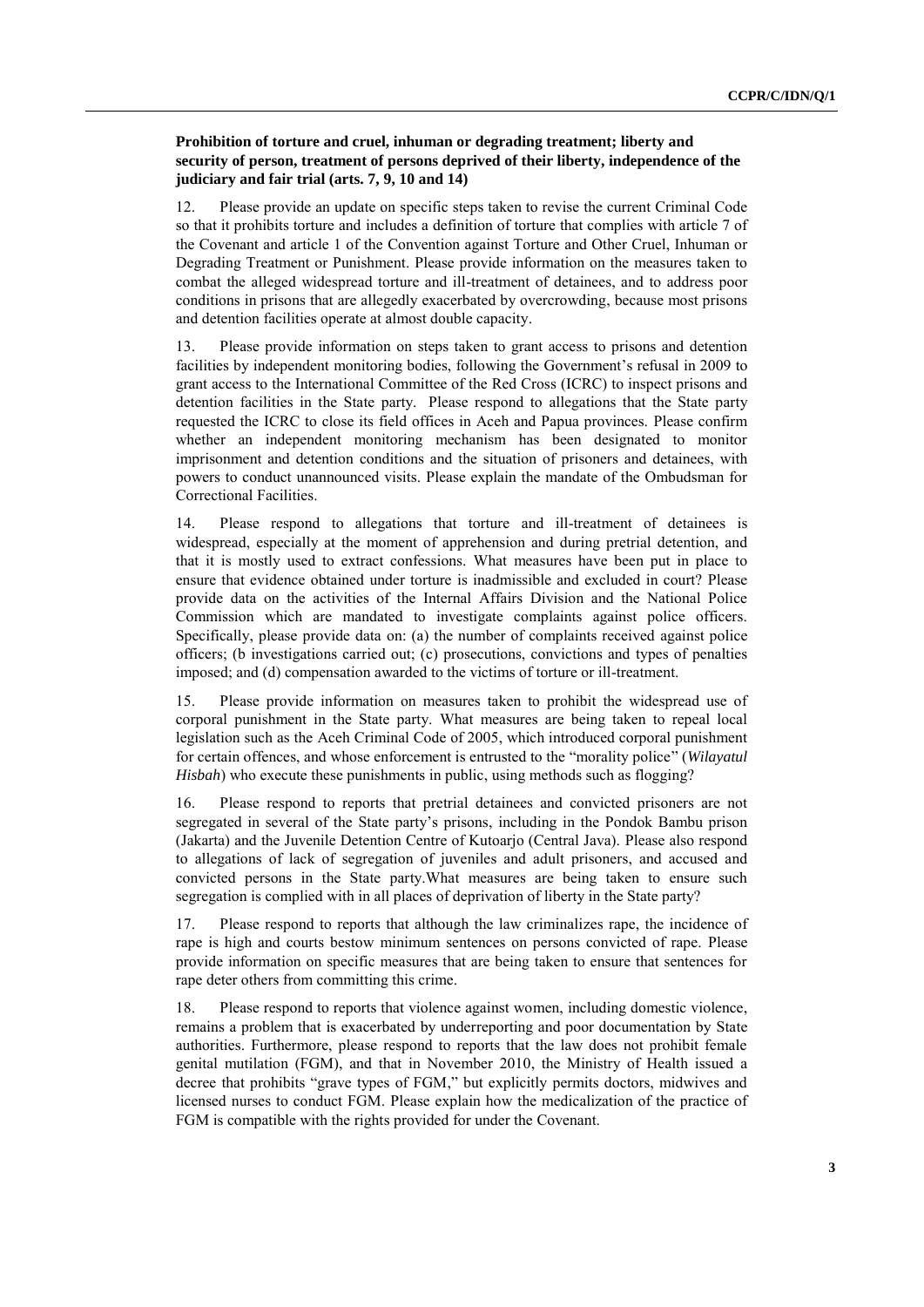19. Please respond to reports that the law permits the police to detain accused persons for an initial period of 20 days, which can be extended to 60 days, and that prosecutors may further detain a suspect for a further 30 days and can only seek an extension from the courts if they intend to extend the detention for a further 20 days. Please state how this is compatible with the Covenant.

20. Please state the measures taken by the State party to ensure that suspects have access to lawyers and legal aid. Please respond to reports of corruption in the provision of legal aid services, including an allegation that the speed of cases funded under the legal aid scheme depends on the payment of a bribe.

21. Please provide information on the progress made by the "Taskforce to Eradicate Judicial Mafia" following reports by an independent fact-finding team of investigators which established that corruption is widespread at all levels of the State party's system of administration of justice. Please provide statistical data on: (a) the number of investigations that have been conducted; (b) the number of persons that have been prosecuted and convicted for corruption involving the judiciary; and (c) the number of persons that are subject to disciplinary action.

#### **Elimination of slavery and servitude (art. 8)**

22. Please provide information on the challenges encountered to implement Law No. 21 of 2007 on "Combating the Criminal Act of Trafficking in Persons". Please provide information on: (a) the number of prosecutions, convictions and the sanctions imposed on persons involved in trafficking in persons; and (b) the impact of the training programmes for professionals involved in implementing the State party's measures against trafficking, including the police, immigration officers, the judiciary, members of the prosecution authorities and social workers.

23. Please provide information on specific measures taken to combat sex tourism, in particular child sex tourism which is allegedly widespread in major urban centres across the State party, especially on the islands of Batam and Karimun. What specific measures have been taken to put an end to this phenomenon?

#### **Freedom of movement and right to privacy (arts. 12 and 17)**

24. Please provide information on measures taken to resettle internally displaced persons (IDPs) in the State party, particularly those displaced due to communal violence in Ambon, Maluku province. What measures have been put in place to monitor the return and resettlement conditions of IDPs, and to implement the 2007 Law on Disaster Management?

25. Please respond to allegations of forcible evictions in rural areas, particularly those located close to extractive industries and plantations. Please provide information on the conduct of the evictions, alternative housing provided, and how these evictions affect the right to privacy of evictees.

#### **Freedom of religion and belief, freedom of opinion and expression, freedom of assembly and participation in the conduct of public affairs (arts. 18, 19, 20, 21 and 25)**

26. Please provide information on instances when a religion can be defamed under Law No. 1 of 1965 on the Defamation of Religion. Furthermore, please provide information on instances when the law was applied and on the penalties imposed on individuals found to be in contravention with this law. Please explain how this law is compatible with the provisions of article 19 and 20 of the Covenant, in particular in light of the Committee's general comment No. 34 (2011) on article 19 of the Covenant, relating to freedoms of opinion and expression. What measures have been taken to guarantee freedom of expression in West Papua?